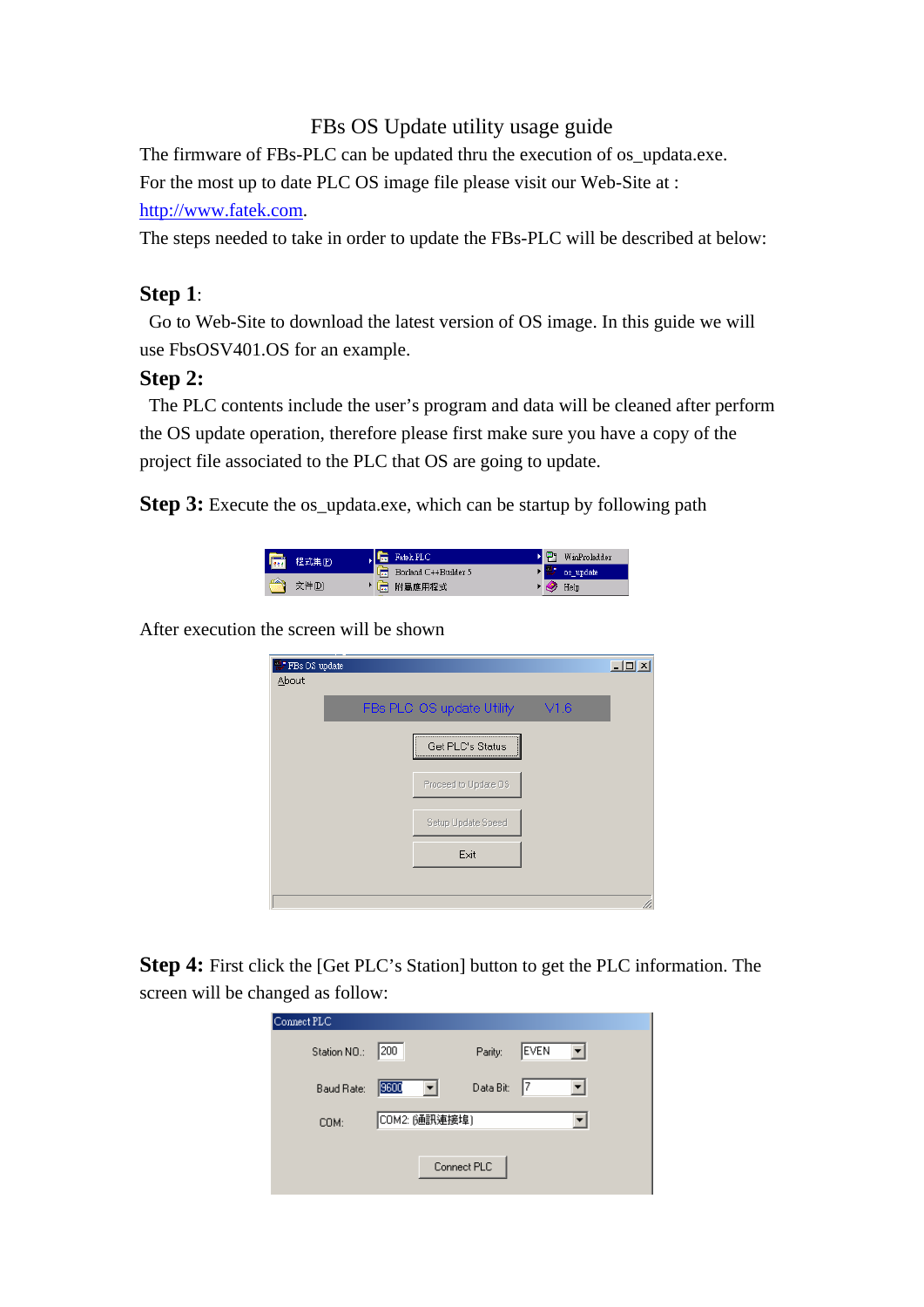# **Step 5:**

Setup the communication parameter according to the COM setup of the attached PLC port.

The station no. can be set to 255 if the PLC station no is unknown. When the setup is complete then click the [Connect PLC] button. If the PLC connection is successful, following screen will be shown



**step 6 :** Make sure if the PLC OS need to be updated

From the above screen can get the information of the PLC OS version. Click [OK] button the screen will be shown as follow:

| FBs OS update<br>About |                           |      |  |
|------------------------|---------------------------|------|--|
|                        | FBs PLC OS update Utility | V1.6 |  |
|                        | Get PLC's Status          |      |  |
|                        | Proceed to Update OS      |      |  |
|                        | Setup Update Speed        |      |  |
|                        | Exit                      |      |  |
|                        |                           |      |  |

To speed up the whole OS update process, the program download speed can be set differ than the current connected speed. Click the [Setup Update Speed] button to popup the following screen.

| Update Download Speed |       |
|-----------------------|-------|
| Update Speed:         | 38400 |
| $\sqrt{a}$            |       |

The default download speed is 115200.

While in the OS update stage the PLC baud rate will be changed to this setting. After finish the OS update process, the baud rate of PLC will be reverted to original connected speed automatically.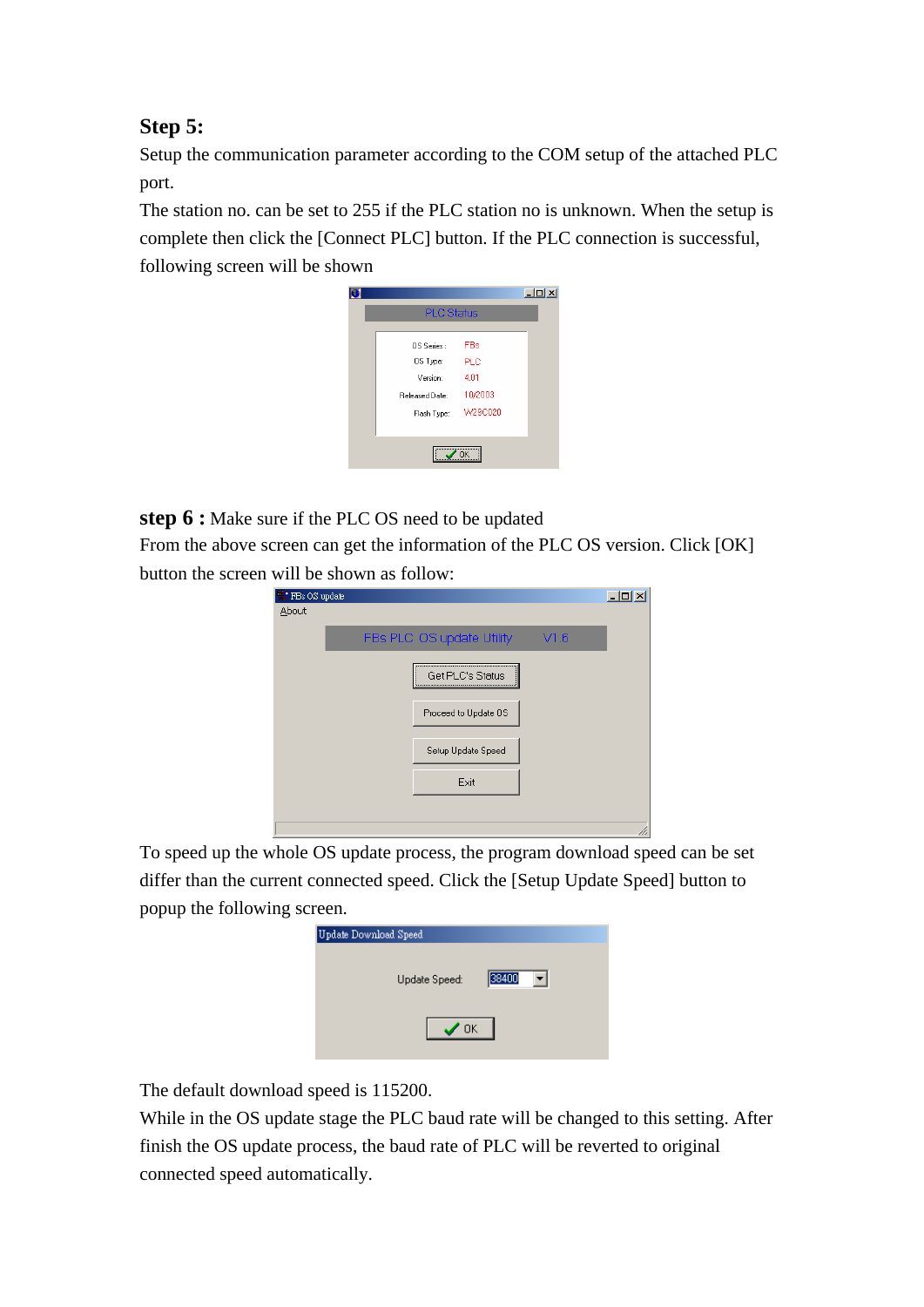## **step 7 :**

If the version is older than the latest version in hand then click the [Proceed to Update OS] button, otherwise just click [exit]. When click the [Proceed to Update OS] button following screen will be shown.

| Update FBs OS              | $\Box$ D $\times$ |
|----------------------------|-------------------|
| OS File:                   | 匾                 |
|                            |                   |
| Update OS<br>Exit<br>Abort |                   |
|                            |                   |
|                            |                   |
|                            |                   |
| $0\%$                      |                   |

click  $\boxed{\bullet}$  to locate the OS image file you have previous got in step 1

| 驅啓                                                                                                                     |                 |                                          |   |       | $\blacksquare$ |
|------------------------------------------------------------------------------------------------------------------------|-----------------|------------------------------------------|---|-------|----------------|
| 搜尋位置(I):                                                                                                               | <b>FB</b> sBoot |                                          |   | ←白び囲・ |                |
| al decrypt.bin<br>an FbsBootV398.BIN<br>al FBSBT101.BIN<br>al FBsOSV401.bin<br>an FBsOSV401.os<br>al FBsOSV401-Mfg.bin |                 | al FBsOSV401-Mfg-T.bin<br>al FbsV401.bin |   |       |                |
| 檔案名稱(N): FBsOSV401.os                                                                                                  |                 |                                          |   | 開啓(0) |                |
| 檔案類型(I): OS file [*.os;*.bin]                                                                                          |                 |                                          | ٠ | 取消    |                |

After finish the selection of OS image the following screen will be shown from which can know the exact version of OS image. Click [OK] button proceed to next step.

|                  |            | <b>FIE</b> |
|------------------|------------|------------|
| <b>OS Status</b> |            |            |
|                  |            |            |
| OS Series:       | <b>FBs</b> |            |
| OS Type:         | <b>PLC</b> |            |
| Version:         | 4.01       |            |
| Released Date:   | 10/2003    |            |
| Flash Type:      | W29C020    |            |
|                  |            |            |
|                  | ΠK         |            |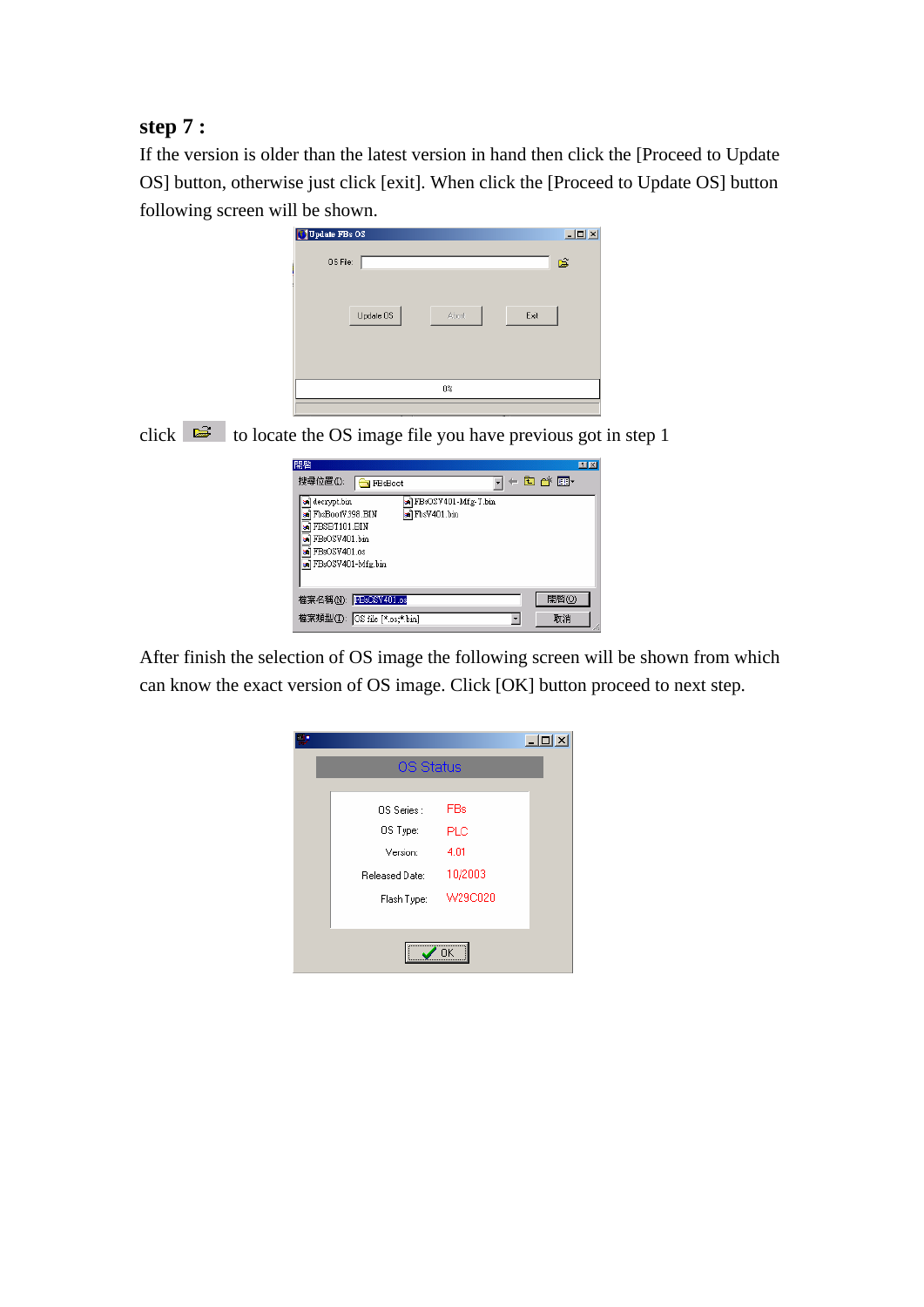#### **step 8 :** Start to update the OS

Click [Update OS] button to start the update OS processing

| <b>Update FBs OS</b><br>G |                                      |           |      | $ \Box$ $\times$ |
|---------------------------|--------------------------------------|-----------|------|------------------|
| OS File:                  | C:\FBsBoot\FBsOSV401.os<br>Update 0S | Abort     | Exit | É                |
|                           |                                      | page #142 |      |                  |
|                           |                                      | 5%        |      |                  |
|                           |                                      | Update OS |      |                  |
|                           | ┱                                    |           |      |                  |

When finish with success the screen will be shown as below

| <b>Update FBs OS</b><br>r           | $  $ o $ $ $\times$ $ $ |
|-------------------------------------|-------------------------|
| C:\FBsBoot\FBsOSV401.os<br>OS File: | B                       |
|                                     |                         |
| Update OS<br>Exit<br><b>Abort</b>   |                         |
| OS Update  OK !!                    |                         |
| 100%                                |                         |
|                                     |                         |

Should the update process is fail in half way due to the power failure or other reasons, the PLC will stay in update state which can recognize by watch the 'long-short-short' flash pattern of 'RUN' LED. Under such circumstance should repeat the step  $7 \sim$  step 8 operation.

Click [Exit] to finish this step and back to the step No. 6 screen.

### **step 9 :** Make sure the PLC OS is update with success

The operation of this step is the same as step No. 4. By checking of PLC OS version no. to make sure the update process is correct.